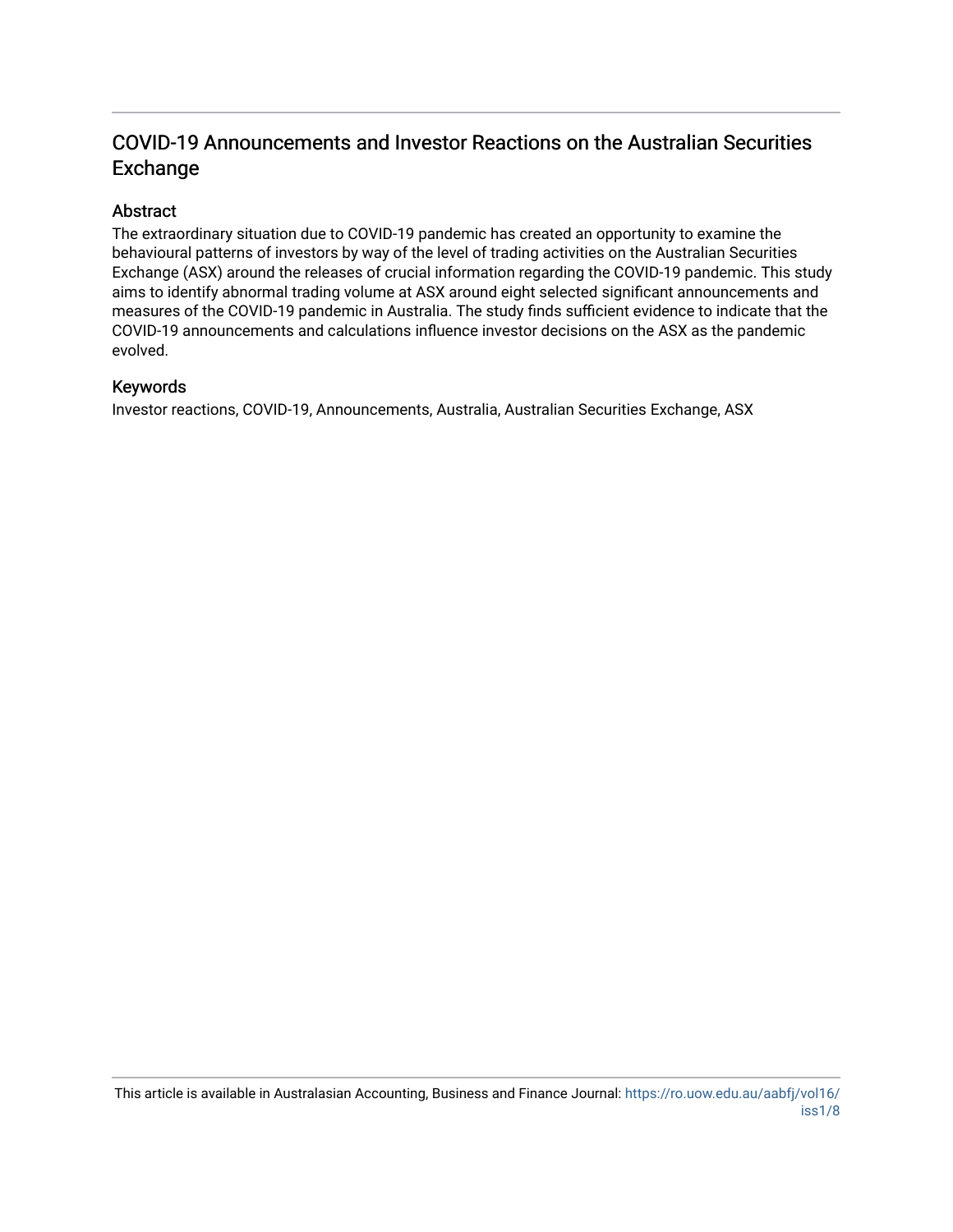

# **Hadrian Geri Djajadikerta[1](#page-1-0), Terri Trireksani[2](#page-1-1) & Kwadjo Appiagyei[3](#page-1-2)**

#### **Abstract**

 $\overline{\phantom{a}}$ 

The extraordinary situation due to COVID-19 pandemic has created an opportunity to examine the behavioural patterns of investors by way of the level of trading activities on the Australian Securities Exchange (ASX) around the releases of crucial information regarding the COVID-19 pandemic. This study aims to identify abnormal trading volume at ASX around eight selected significant announcements and measures of the COVID-19 pandemic in Australia. The study finds sufficient evidence to indicate that the COVID-19 announcements and calculations influence investor decisions on the ASX as the pandemic evolved.

**Keywords:** Investor reactions, COVID-19, Announcements, Australia, Australian Securities Exchange, ASX

**JEL Classification:** M40, G14, G41

<span id="page-1-0"></span><sup>1</sup> School of Business and Law, Edith Cowan University, Australia

<span id="page-1-1"></span><sup>2</sup> Murdoch Business School, Murdoch University, Australia

<span id="page-1-2"></span><sup>&</sup>lt;sup>3</sup> School of Business, Kwame Nkrumah University of Science and Technology, Ghana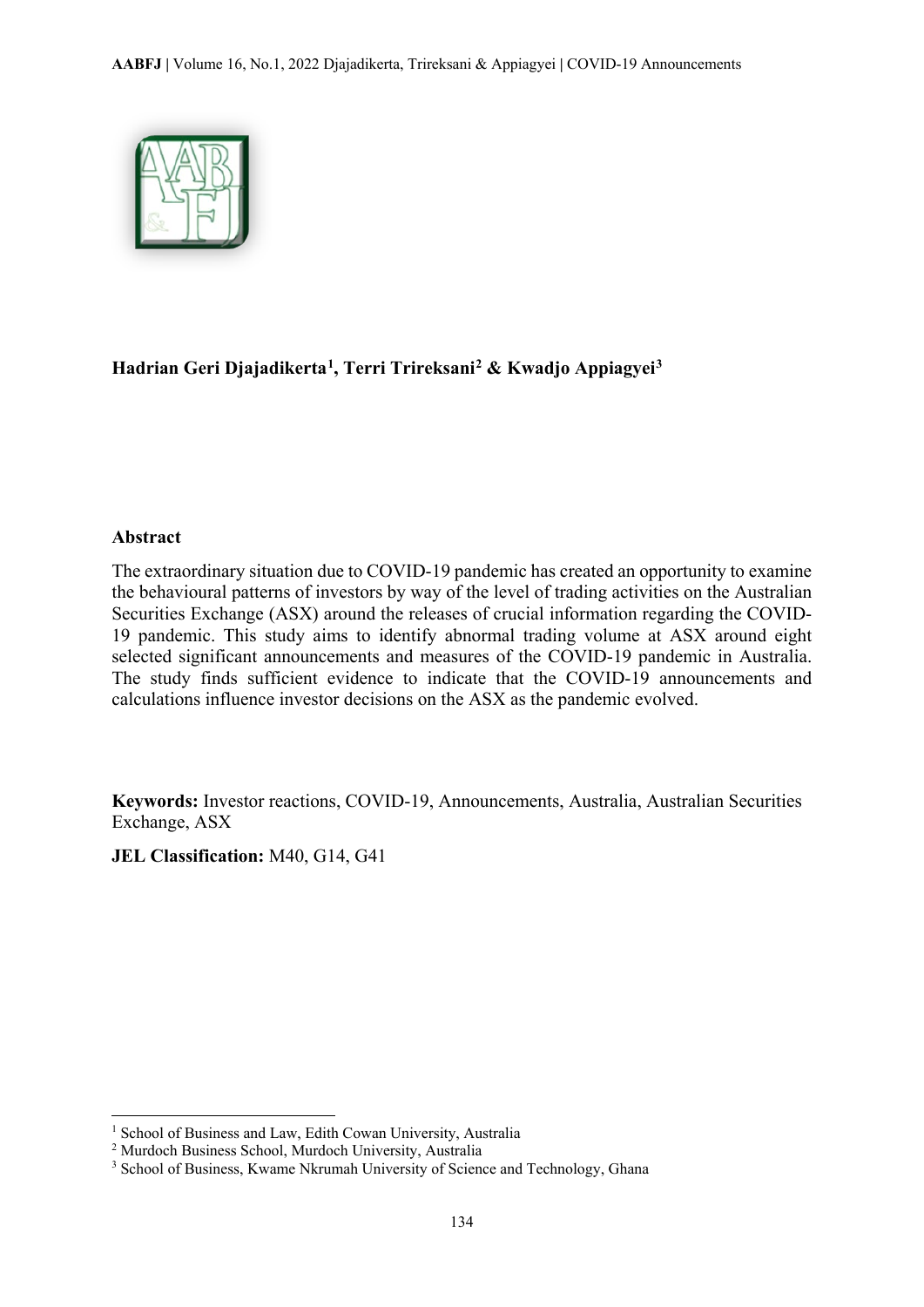## **1. Introduction**

Investor decisions based on information flow to the stock market have been studied in the accounting and finance literature. The foundations of financial reporting have been deeply linked to the decision-making activities of financial capital providers (IASB, 2018). More so, there has been an increase in demand for non-financial information such as corporate social responsibility (CSR), environmental, social and governance (ESG), and intellectual capital (IC) information by investors (Murray et al., 2006; Wahyuningrum et al., 2020; Zhang et al., 2018, 2020). Firms have been engaged in the disclosure of such non-financial information because of the perceived importance of such information to the buy or sell decisions of investors (Holland, 2003), and more especially with ethical investors increasing (Tschopp and Huefner, 2015). That notwithstanding, public information such as announcements of earnings, firm acquisitions, government regulations, and economic policies, have been found to have profound effects on the decisions of investors, culminating in the level of activity on the financial markets (Bae and Jo, 1999; Mitchell and Mulherin, 1994).

On the emergence of the recent COVID-19 pandemic, the stock market has experienced some significant fluctuations in the prices of stocks. It is reported at the beginning of the spread of the infection that stock prices were increased significantly before plummeting. For example, the DOW Jones, S&P 500 and Nasdaq composite index in the United States (US) reported significant hikes in value prior to COVID-19 situation (Imbert, 2020). Similarly, on the Australian Securities Exchange (ASX), stock prices generally appreciated in value and reached historically high levels (Janda and Chalmers, 2020).

However, as the pandemic spread and announcements of measures to contain the pandemic began, stock markets worldwide reported plummets in stock prices (BBC, 2020). The interesting question is whether the significant fluctuations in the stock market performances were reactions of the investors against the announcements or releases of information regarding the pandemic by the government and health institutions. This extraordinary situation due to the COVID-19 pandemic has led to an interesting and useful opportunity to examine this issue and gain valuable lessons from this situation.

Prior research in accounting and finance has examined the effect of information release by corporations and governments on the stock market (e.g. Bamber, 1986; Graham et al., 2003; Mitchell and Mulherin, 1994). These investor responses have mainly been measured by the level of abnormal returns or trading volumes, which is indicative of the value in the information content of the releases. The behaviour of investors in the stock market can be observed from their level of activities on the market. To this end, we use the level of trading volume as an indicator of investor reactions.

In this study, we seek to examine the behavioural patterns of investors by way of the level of trading activities on the stock market around the releases of information regarding the COVID-19 pandemic. Specifically, we seek to determine whether there is a significant abnormal volume of trading in firm stocks on the ASX relative to the release of information regarding the COVID-19 pandemic. We use the timeline for events and announcements on COVID-19 developments in Australia to identify the presence of abnormal trading volume activity, which is a measure of investor behaviour during the pandemic.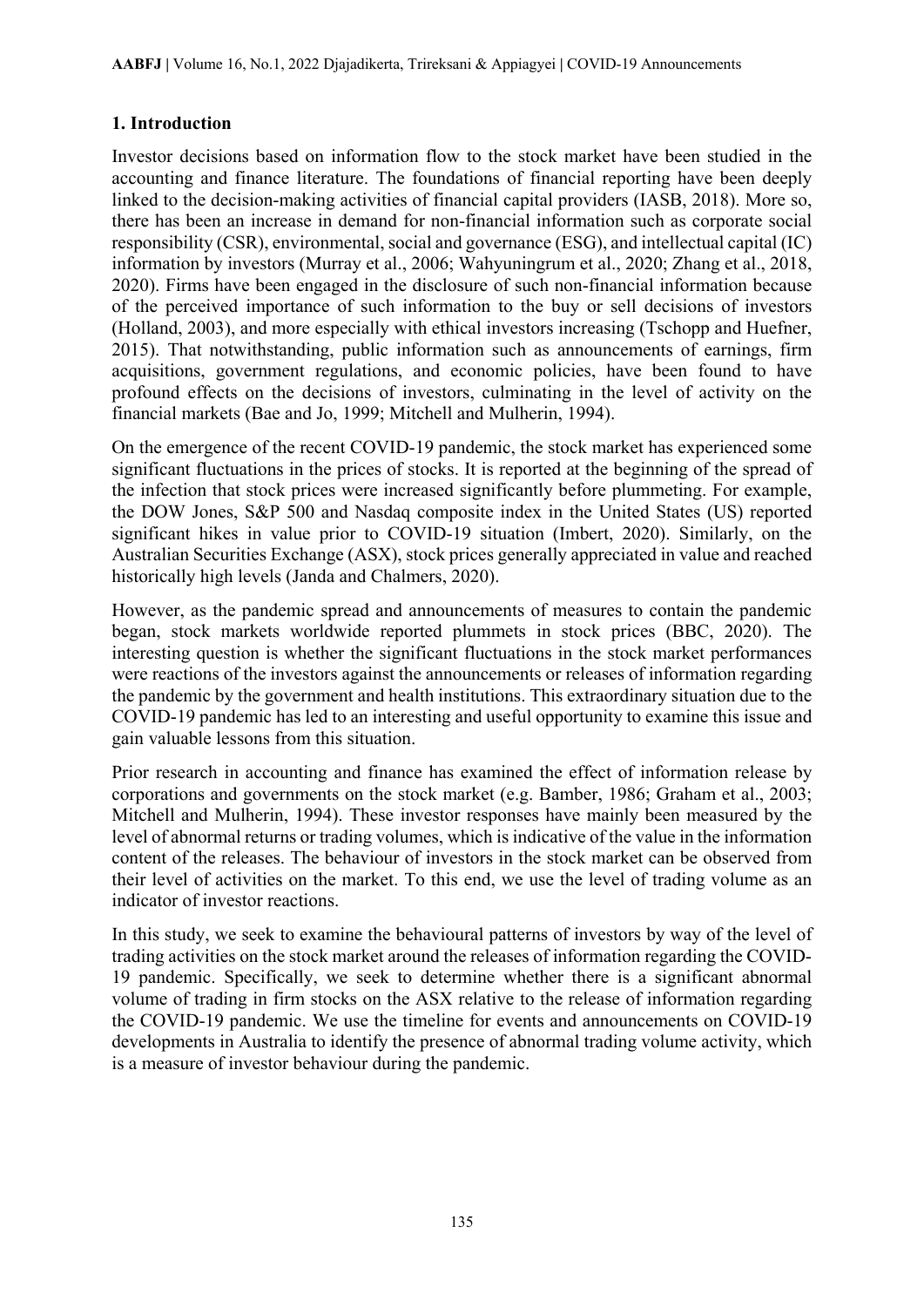## **2. Information release and stock market activity**

Scholars have been concerned about the movements in prices and stock market activity that cannot be explained by fundamental analysis (Tetlock, 2007). It is suggested that changes in investor beliefs have the tendency to cause price movements and high variation in trading volume on the stock market (De Long et al., 1990; Tetlock, 2007). However, changes in investor beliefs may be influenced by the release of new information, which, when interpreted by investors, can affect their decisions. Public information that is released unto the stock market could either be firm-specific corporate announcements or macroeconomic and government announcements. All these types of public information could be of relevance to investor decisions. For this reason, researchers have suggested that investor sentiments and actions on the stock market could be the result of information flow. Thus, empirical research on the relationship between information disclosures or announcements (news) and stock market prices and activity is well established in the finance and accounting literature (see Bamber, 1986; Beaver, 1968; Berry and Howe, 1994; Chae, 2005; Cutler et al., 1989; Ederington and Lee, 1993; Graham et al., 2003; Harvey and Huang, 1991; Holthausen and Verrecchia, 1990; Mitchell and Mulherin, 1994).

Examining the relationship between trading volume, annual earnings announcements and firm size, Bamber (1986) reported a significant positive correlation between trading volume and unexpected earnings. The author asserted that around the date of the unexpected earnings announcement, trade volume positively correlates with the absolute value of earnings surprise. In a similar study, Chae (2005) examined the dynamics of trading volume before scheduled and unscheduled corporate announcements. Using earnings announcements as a proxy for scheduled announcements, he found that trading volume decreased before scheduled earnings announcements. However, the reverse was the case for unscheduled announcements measured by acquisition, target, and Moody's bond rating announcements. Bae and Jo (1999) also analysed changes in price volatility and trading volume on the stock market as a result of rights offering announcements. They documented that while stock price volatility decreased in the period after the rights offering announcement, trade volume increased significantly.

Studies such as Tetlock (2007), Mitchell and Mulherin (1994), and Berry and Howe (1994) linked financial news releases to activity on the stock market. Tetlock (2007) analysed the influence of the content of a popular news column in the Wall Street Journal (WSJ) on stock market activity. He found that negative investor sentiments that were occasioned by the news content in the WSJ led to lower market prices and temporary high trading volume. Using the number of daily news releases by Dow Jones, encompassing both firm-specific and macroeconomic information, Mitchell and Mulherin (1994) examined the relationship between public information release and stock market activity. They suggested that sufficient evidence exists to support the notion that the number of news releases positively influenced the level of trading volume on the stock market. Similarly, Berry and Howe (1994) documented patterns in the flow of public information into the stock market and its effect on stock market activity. They measured public information as the number of news releases by Reuter's News Service that encompassed macroeconomic and firm-specific information. They found that public information arrival on the stock market was significantly related to trading volume.

Additionally, studies such as Ederington and Lee (1993), Harvey and Huang (1991), and Graham et al. (2003) used macroeconomic news and government announcements to analyse the relationship between news releases and stock market activity. Following the notion that market participants believe macroeconomic announcements influence the financial markets, Ederington and Lee (1993) selected 19 monthly scheduled macroeconomic announcements and explored their effect on the futures market for interest rate and foreign exchange. The authors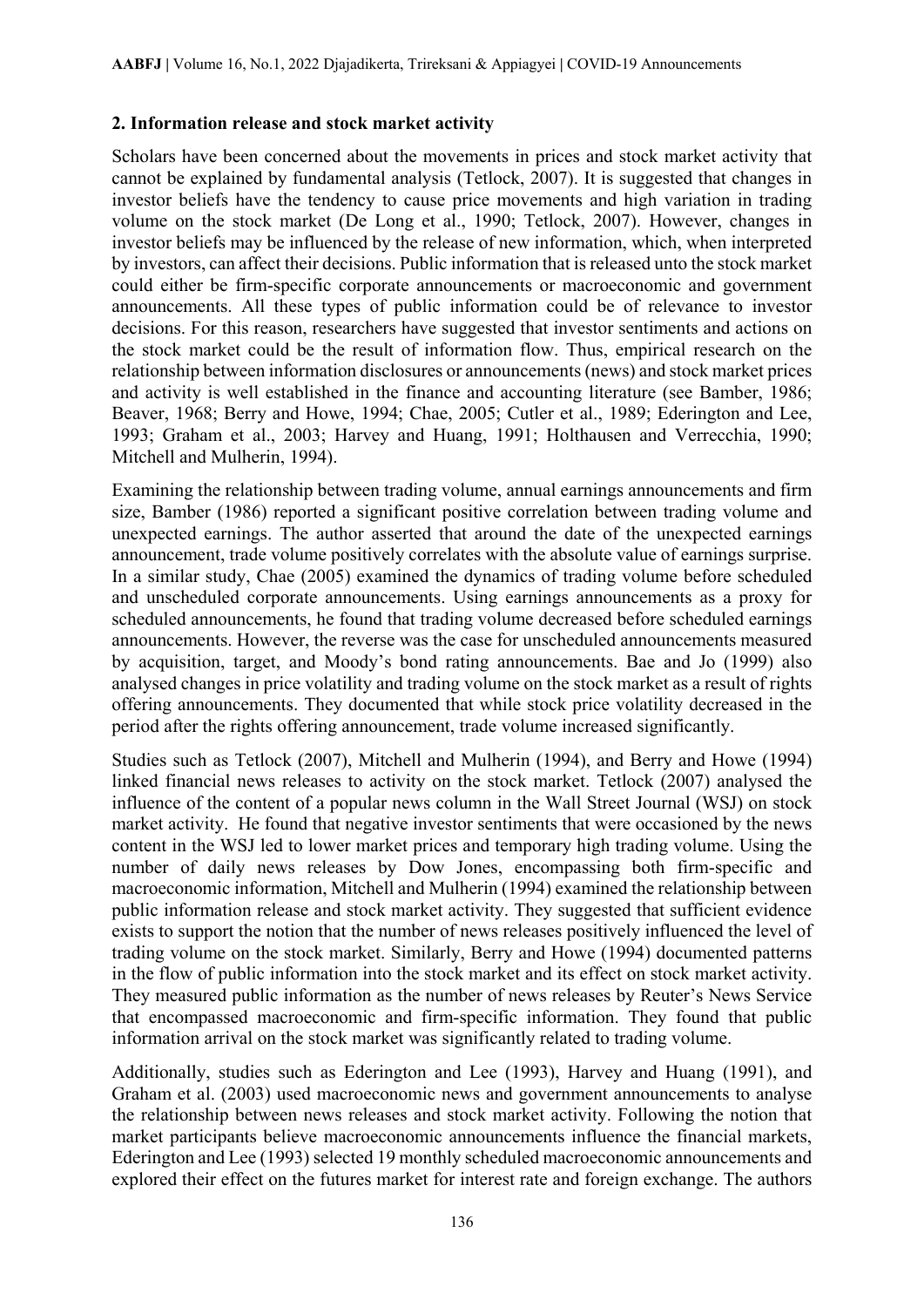documented that there was sufficient evidence that the macroeconomic announcements significantly account for the volatility in these markets. Harvey and Huang (1991), in their study of volatility on foreign exchange futures market using data from the Chicago Mercantile Exchange and the London International Financial Futures Exchange, concluded that volatility in these markets was largely driven by macroeconomic announcements since the release of US macroeconomic news was found to coincide with high volatility in the futures market. Graham et al. (2003) selected 11 macroeconomic news releases in the US in their study of the relevance of such news to the valuation of stocks and found that five of the selected macroeconomic announcements had significant influences on the value of stocks in the US market.

Although prior research on the relations between public information announcements and the stock market focused on information that was of financial or economic nature, we contend that since the COVID-19 pandemic affects the economic outcomes of a country, the announcements surrounding the infections also have an impact on the investor behaviour on the stock markets. Moreover, it can be seen clearly from other activities that COVID-19 related announcements have affected human behaviour, such as in many cases of panic buying of groceries (e.g., Yuen et al., 2020) or abrupt change in the models of office meetings or university teaching (e.g., Djajadikerta et al., 2021). Thus, this study explores the impact of announcements and calculations of COVID-19 infections by the Australian Federal Government and its agencies on the ASX. Specifically, we examine the effect of these announcements and calculations on the trading volume of the largest firms on the ASX. We use the trade volume approach because of its critical role in the stock market (Chae, 2005). Moreover, trade volume is considered a good measure for the behaviour of the stock market relative to public information releases (Tetlock, 2007).

## **3. Data**

Using market capitalisation as a basis, daily trading volume data for the top 100 firms on the ASX are selected from the Thomson Reuters Eikon Database. We exclude three firms that have consistent missing trading volume data for at least five trading days from the sample. Table 1 reports the distribution of industry sectors represented in the final sample. The 11 sectors based on ASX's Global Industry Classification Standard are all represented in the final sample.

| <b>Number</b> | <b>Sector Name</b>            | <b>Number of Firms</b> | <b>Percentage in Sample</b> |
|---------------|-------------------------------|------------------------|-----------------------------|
|               | Materials                     | 19                     | 19.59%                      |
| 2             | Financials                    | 16                     | 16.49%                      |
| 3             | Industrials                   | 11                     | 11.34%                      |
| 4             | <b>Real Estate</b>            | 9                      | 9.28%                       |
|               | Energy                        | 9                      | 9.28%                       |
| 6             | <b>Consumer Discretionary</b> |                        | 8.25%                       |
|               | <b>Information Technology</b> |                        | 7.22%                       |
| 8             | <b>Consumer Staples</b>       |                        | 5.15%                       |
| 9             | <b>Health Care</b>            |                        | 5.15%                       |
| 10            | <b>Utilities</b>              |                        | 4.12%                       |
| 11            | <b>Communication Services</b> |                        | 4.12%                       |
|               | <b>Total</b>                  | 97                     | 100.00%                     |

**Table 1.** Sample Distribution by Sector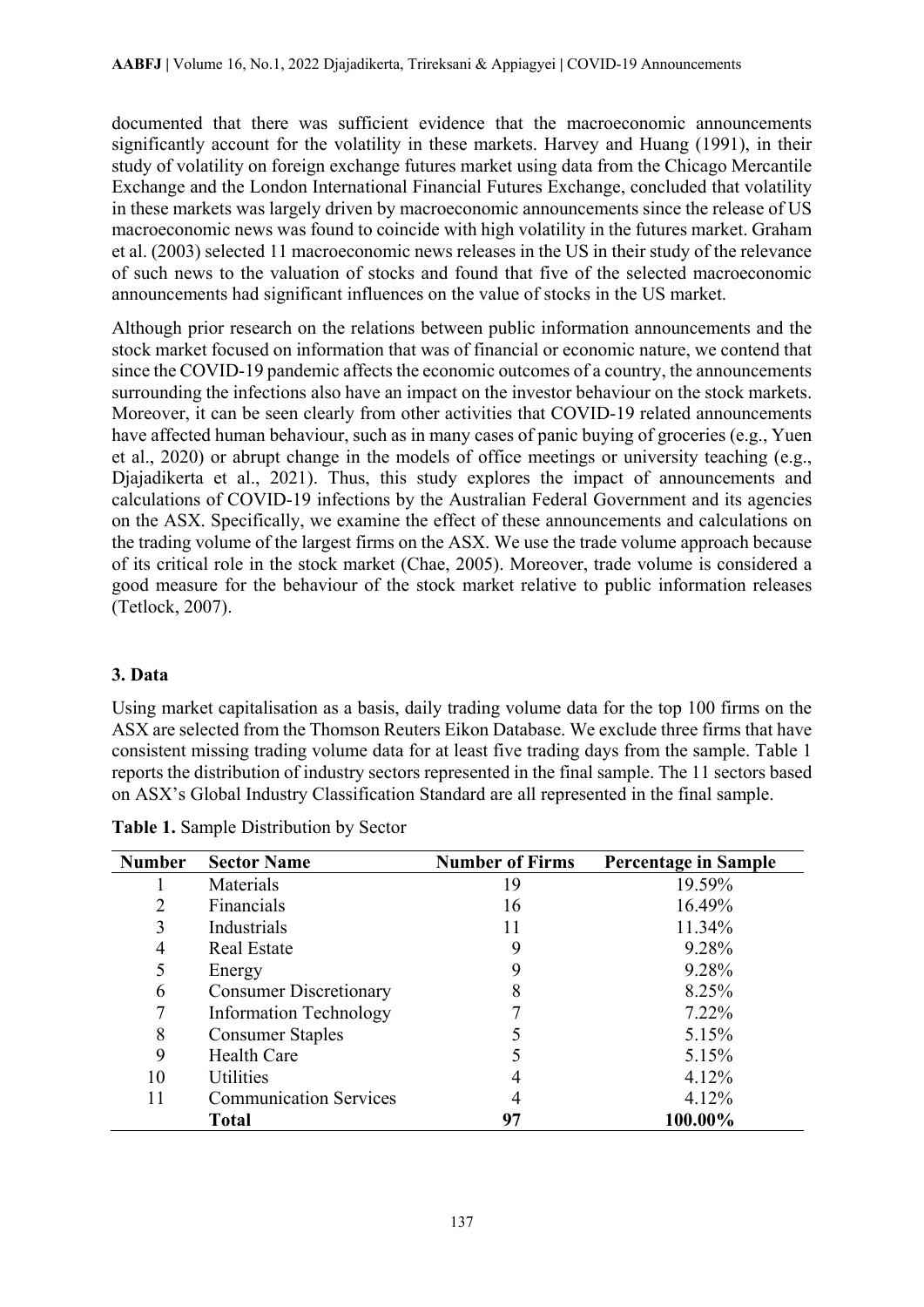Trading volume data for the period between  $4<sup>th</sup>$  September 2019 and 13<sup>th</sup> May 2020 for sample firms are obtained from Thomson Reuters Eikon Database. Non-trading days such as public holidays and weekends are eliminated from the data set. The final data set consists of trading volume data for 175 trading days.

We obtain the timeline of significant announcements and measures on the COVID-19 pandemic in Australia from BRI Ferrier Australia and ABC News Australia (Ting and Palmer, 2020; Woods, 2020). Eight significant dates between January and April 2020 are identified. The first case of COVID-19 infection in Australia was reported on  $25<sup>th</sup>$  January 2020 with the first reported death on 1<sup>st</sup> March. The 100<sup>th</sup> case was reported on 10<sup>th</sup> March with a ban on international travel announced by the federal government on 17<sup>th</sup> March. The highest daily reported cases and highest casualties in a day were reported on 28<sup>th</sup> March and 7<sup>th</sup> April respectively. Significant drops in daily growth of cases were reported on 15<sup>th</sup> April and the intentions on easing of restrictions were announced by the federal government on 29<sup>th</sup> April 2020.

Of the 175 trading days in our sample, the timeline of significant announcements and measures on COVID-19 covers 85 trading days from  $13<sup>th</sup>$  January to  $13<sup>th</sup>$  May 2020. We use the 90 trading days volume trading data prior to  $13<sup>th</sup>$  January for the estimation of normal levels of trading volume. All trading volume data are transformed into its natural log to reduce the effect of skewness on volume differences in our estimations (Chae, 2005; Jarrell and Poulsen, 1989).

## **4. Method**

We follow Jarrell and Poulsen (1989) to identify abnormal trading volume around the eight selected significant timelines of the COVID-19 pandemic in Australia. We estimate normal trading volume for firms as the mean trading volume between 100 to 10 trading days before the announcement of the first case of COVID-19 in Australia. This 90-trading day period represents a period where there is no calculation of the pandemic in Australia (clean period), and thus trading volume is not expected to have been affected by calculations of the pandemic in Australia. This period relates to daily trade volume data from  $4<sup>th</sup>$  September 2019 to 10<sup>th</sup> January 2020. Normal trading volume (*NTV*) is thus estimated with the 90-trading day daily volume data as follows;

$$
NTV_i = \frac{1}{90} \sum_{i=100}^{-10} \log(TV)_{it} \tag{1}
$$

We compare the normal trading volume (NTV) estimated as the mean log of trade volume for the clean period to the actual daily trading volume from 10 days prior to 10 days past each identified significant COVID-19 announcement and calculation for each firm. The differences in daily trading volume for each firm is tested for significance by computing the *z*-statistics at 95% confidence level.

This is estimated as follows;

$$
ANTV_{it} = TV_{it} - NTV_i \tag{2}
$$

Where  $ANTV_{it}$  is positive or negative, z-statistics at 95% confidence interval (CI) is estimated as follows;

$$
Z_{T v_{it}} = \frac{TV_{it} - NTV_{t}}{\sigma NTV_{t}} \tag{3}
$$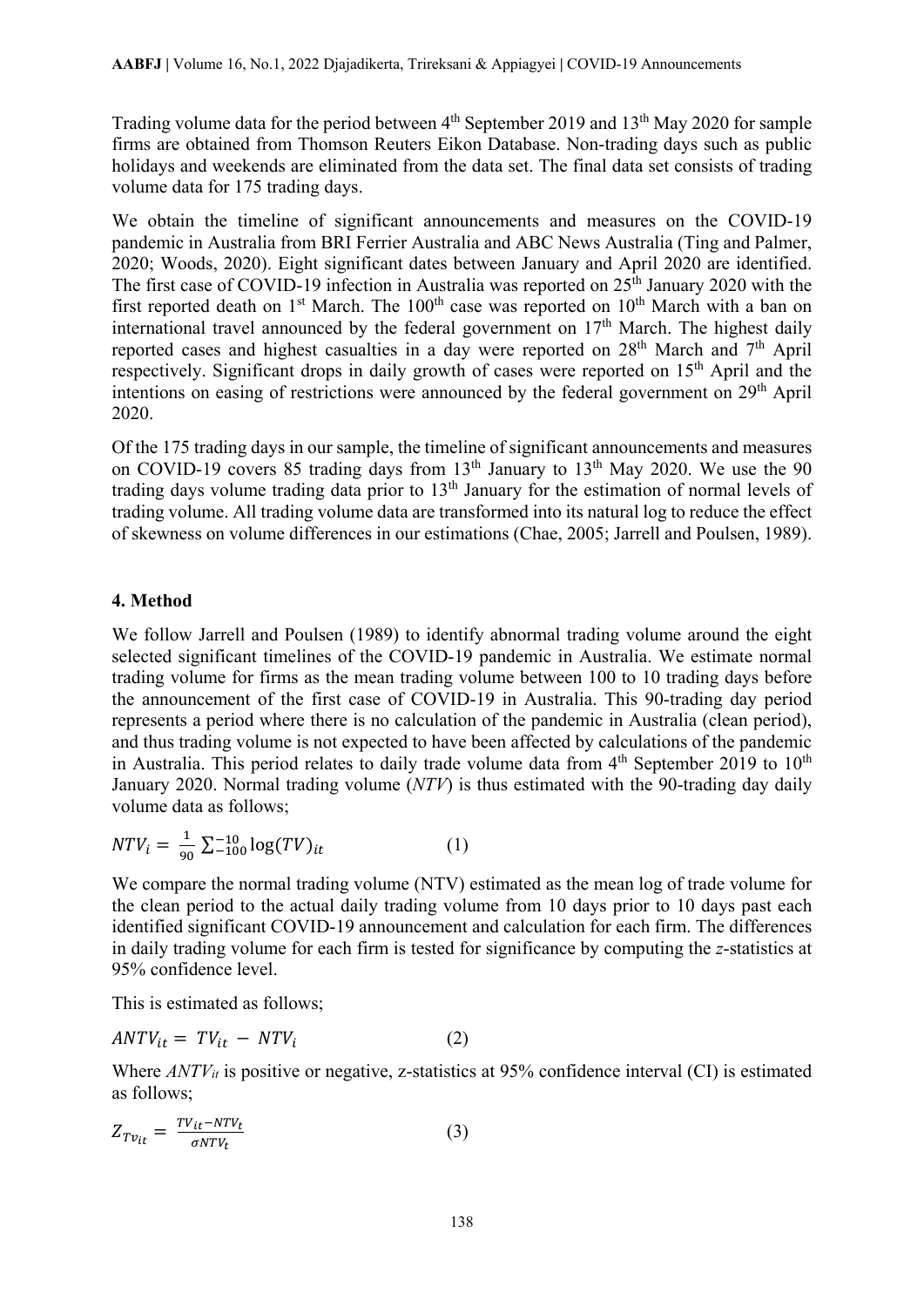Based on the firm *z*-statistics obtained for each trading day, we detect abnormal trading volume when the absolute z-statistics is greater than 1.96. We tabulate and report on the percentage of firms within the sample that experienced significant changes in trade volumes from 10 days prior to 10 days past the identified significant announcement and calculation of COVID-19 in Australia.

## **5. Results**

Table 2 reports the percentage of firms within our sample that have significant *z*-statistics at 95% CI for daily trading volume from 13<sup>th</sup> January to 13<sup>th</sup> May 2020. This period constitutes a phase in the first wave of COVID-19 infections in Australia, where the Australian federal government made significant announcements and calculations on the pandemic. For the eight identified significant announcements and calculations identified in this period for the study, *z*statistics for daily trade volumes are reported for 10 days prior to 10 days past each announcement (see columns 3 to 10 in Table 2). From Table 2, we find that abnormal trading volume is generally detected among sample firms within the period for all the eight identified significant announcements on COVID-19 in Australia.

Column 3 in Table 2 reports the statistics around the announcement of the first COVID-19 case in Australia on  $25<sup>th</sup>$  January 2020. It is revealed that 10 days before and after this announcement, about 13% and 6% of firms in the sample experienced significant abnormal trading volumes. Between 5 days prior and past the first case, less than 10% of the sampled firms experienced abnormal daily trading volume. We observe that these statistics are not pronounced and therefore construe that this announcement does not affect the reactions of investors on the ASX.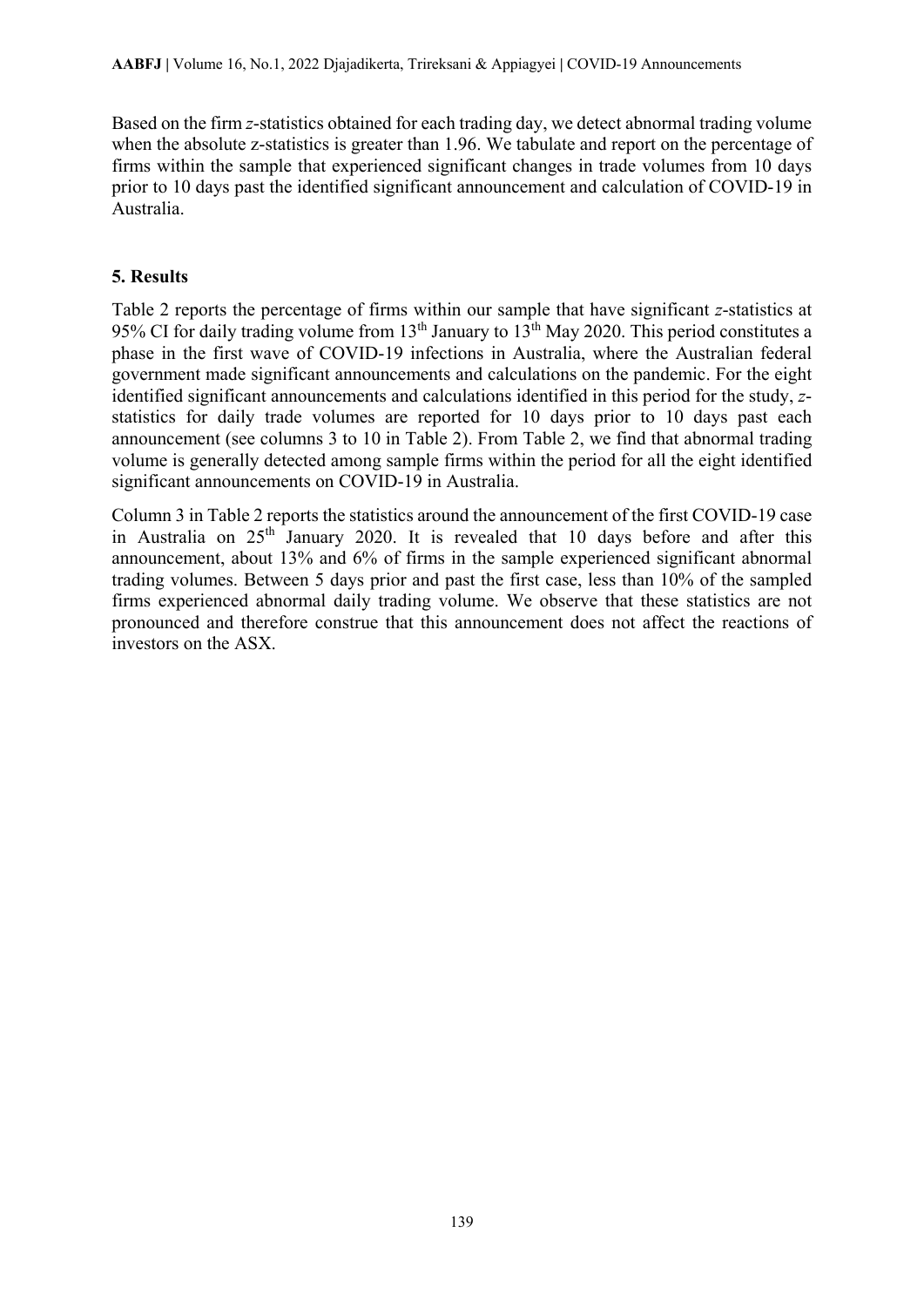|                  |    |           | Percentage of firms with significant differences in trade volume at 95% confidence level |           |          |           |           |          |           |  |
|------------------|----|-----------|------------------------------------------------------------------------------------------|-----------|----------|-----------|-----------|----------|-----------|--|
| <b>Trade Day</b> | N  | $25-Jan$  | 1-Mar                                                                                    | $10$ -Mar | $17-Mar$ | 28-Mar    | $7 - Apr$ | $15-Apr$ | $29$ -Apr |  |
| $D-10$           | 97 | 13.40%    | 13.40%                                                                                   | 11.34%    | 25.77%   | 73.20%    | 58.76%    | 25.77%   | 21.65%    |  |
| $D-9$            | 97 | 1.03%     | 5.15%                                                                                    | 14.43%    | 16.49%   | 86.60%    | 50.52%    | 65.98%   | 31.96%    |  |
| $D-8$            | 97 | 2.06%     | 14.43%                                                                                   | 16.49%    | 13.40%   | 72.16%    | 44.33%    | 31.96%   | 18.56%    |  |
| $D-7$            | 97 | 1.03%     | 9.28%                                                                                    | 57.73%    | 13.40%   | 81.44%    | 55.67%    | 27.84%   | 10.31%    |  |
| $D-6$            | 97 | $0.00\%$  | 7.22%                                                                                    | 29.90%    | 47.42%   | 70.10%    | 25.77%    | 40.21%   | 11.34%    |  |
| $D-5$            | 97 | 1.03%     | 9.28%                                                                                    | 25.77%    | 70.10%   | 68.04%    | 65.98%    | 20.62%   | 15.46%    |  |
| $D-4$            | 97 | 2.06%     | 11.34%                                                                                   | 16.49%    | 55.67%   | 58.76%    | 31.96%    | 24.74%   | 9.28%     |  |
| $D-3$            | 97 | 3.09%     | 14.43%                                                                                   | 13.40%    | 72.16%   | 50.52%    | 27.84%    | 23.71%   | 9.28%     |  |
| $D-2$            | 97 | 3.09%     | 16.49%                                                                                   | 13.40%    | 84.54%   | 44.33%    | 40.21%    | 16.49%   | 5.15%     |  |
| $D-1$            | 97 | 3.09%     | 57.73%                                                                                   | 47.42%    | 73.20%   | 55.67%    | 20.62%    | 25.77%   | 15.46%    |  |
| D <sub>0</sub>   | 97 | <b>NA</b> | <b>NA</b>                                                                                | 70.10%    | 86.60%   | <b>NA</b> | 24.74%    | 21.65%   | 9.28%     |  |
| D <sub>1</sub>   | 97 | 3.09%     | 29.90%                                                                                   | 55.67%    | 72.16%   | 25.77%    | 23.71%    | 31.96%   | 43.30%    |  |
| D <sub>2</sub>   | 97 | 2.06%     | 25.77%                                                                                   | 72.16%    | 81.44%   | 65.98%    | 16.49%    | 18.56%   | 17.53%    |  |
| D <sub>3</sub>   | 97 | 2.06%     | 16.49%                                                                                   | 84.54%    | 70.10%   | 31.96%    | 25.77%    | 10.31%   | 11.34%    |  |
| D <sub>4</sub>   | 97 | 9.28%     | 13.40%                                                                                   | 73.20%    | 68.04%   | 27.84%    | 21.65%    | 11.34%   | 7.22%     |  |
| D <sub>5</sub>   | 97 | 3.09%     | 13.40%                                                                                   | 86.60%    | 58.76%   | 40.21%    | 31.96%    | 15.46%   | 7.22%     |  |
| D <sub>6</sub>   | 97 | 3.09%     | 47.42%                                                                                   | 72.16%    | 50.52%   | 20.62%    | 18.56%    | 9.28%    | 12.37%    |  |
| D <sub>7</sub>   | 97 | 5.15%     | 70.10%                                                                                   | 81.44%    | 44.33%   | 24.74%    | 10.31%    | 9.28%    | 7.22%     |  |
| D 8              | 97 | 3.09%     | 55.67%                                                                                   | 70.10%    | 55.67%   | 23.71%    | 11.34%    | 5.15%    | 6.19%     |  |
| D <sub>9</sub>   | 97 | 3.09%     | 72.16%                                                                                   | 68.04%    | 25.77%   | 16.49%    | 15.46%    | 15.46%   | 9.28%     |  |
| D 10             | 97 | 6.19%     | 84.54%                                                                                   | 58.76%    | 65.98%   | 25.77%    | 9.28%     | 9.28%    | 16.49%    |  |

**Table 2.** Percentage of Firms with Significant *z*-statistics for Daily Trading volume from 10 Days pre and post the Announcement Date

**Note:** NA is used in instances where the COVID 19 announcement day is not a trading day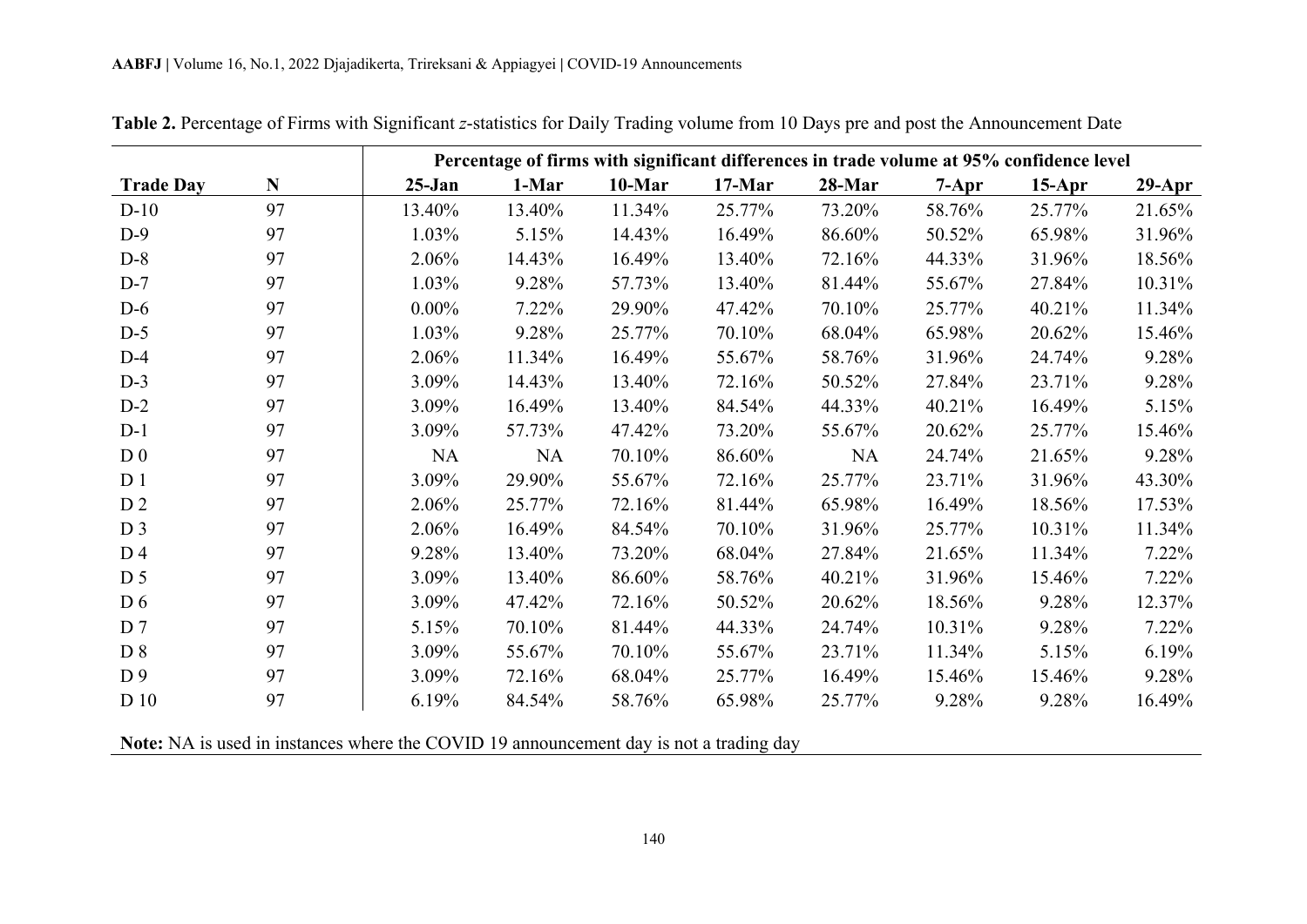In column 4, we report the effect of the first announced death of COVID-19 on the ASX. From 10 days to 6 days prior to this announcement, the percentage of sample firms that experienced abnormal daily trading volume ranges from 5% to 14%. However, it is revealed that from 5 days prior to the announcement, the percentage of firms consistently increased from 9% to 57.73% on 1 day prior to the announcement. It is further revealed that within 5 days after the announcement, the percentage of firms that experienced significant abnormal trading volume consistently reduced from 30% to 13%. These statistics are quite significant and indicate an effect of the announcement on investor reactions on the ASX.

We report the effect of announcing the  $100<sup>th</sup>$  COVID-19 case on  $10<sup>th</sup>$  March in Column 5. We find a substantial abnormal daily trading volume in our sample. We observe that 70% of sample firms experienced abnormal daily trading volume on the day of the announcement. Additionally, we observe that the level of abnormal daily trading volume within 5 days after the announcement is persistent as more than 50% of the sample firms continued to experience abnormal daily trading volume. Specifically, the level of significant abnormal daily trading volume within 5 days after the announcement ranged from 56% to 87%. These statistics are clearly a significant demonstration of the effect of this announcement on the reactions of investors.

On  $17<sup>th</sup>$  March, where the Australian federal government banned all international travels, considerable levels of abnormal daily trading volume were reported in the sample firms. Column 6 reveals that on the day of this announcement, 87% of the sample firms experienced abnormal daily trading volume. Furthermore, an examination of the trading volume *z*-statistics within a 5-day pre and post window of the announcement reveals a pervasive pattern of abnormal daily trading volumes. It is observed that more than 55% of the sample firms experience abnormal daily trading volume within the 5-day pre and post announcement window. Thus, this announcement is considered to have influenced the reactions of investors on the ASX.

Column 7 reports the level of abnormal daily trading volume in the sample on  $28<sup>th</sup>$  March, which represents the peak of daily reported cases in the first wave. It is observed that many of the sample firms experienced significant abnormal daily trading volume in the period of this announcement. In the 5-day window pre the announcement, the percentage of firms in the sample that experienced abnormal daily trading volume ranged from 44% to 68%, while in the 5-day window post the announcement, the percentage of firms ranged from 26% to 66%. These statistics establish that the announcement had a significant effect on the reactions of investors which is demonstrated in the level of the significant daily abnormal trading volume.

In column 8, we report on the effect of the announcement of the highest daily casualties from COVID-19 in Australia on the trading volume of the sampled firms. It is revealed that 25% of the sample firms experienced abnormal daily trading volume on the day of this announcement. Generally, a good number of firms experienced significant changes in the volume of shares traded around the period of this announcement. Specifically, in the 5-day window pre the announcement, more than 20% of sample firms experienced abnormal daily trading volume. Similarly, in the 5-day window post the announcement, the percentage of sample firms that experienced abnormal trading volume ranges from 16% to 32%.

Column 9 relates to the period where the reported daily growth in COVID-19 infections dropped significantly to below 1%. We continue to observe significant abnormal daily trading volume in the sample firms, although the level of such incidents is not as pronounced as in the earlier periods. On the day of this announcement, 22% of the sample firms exhibited abnormal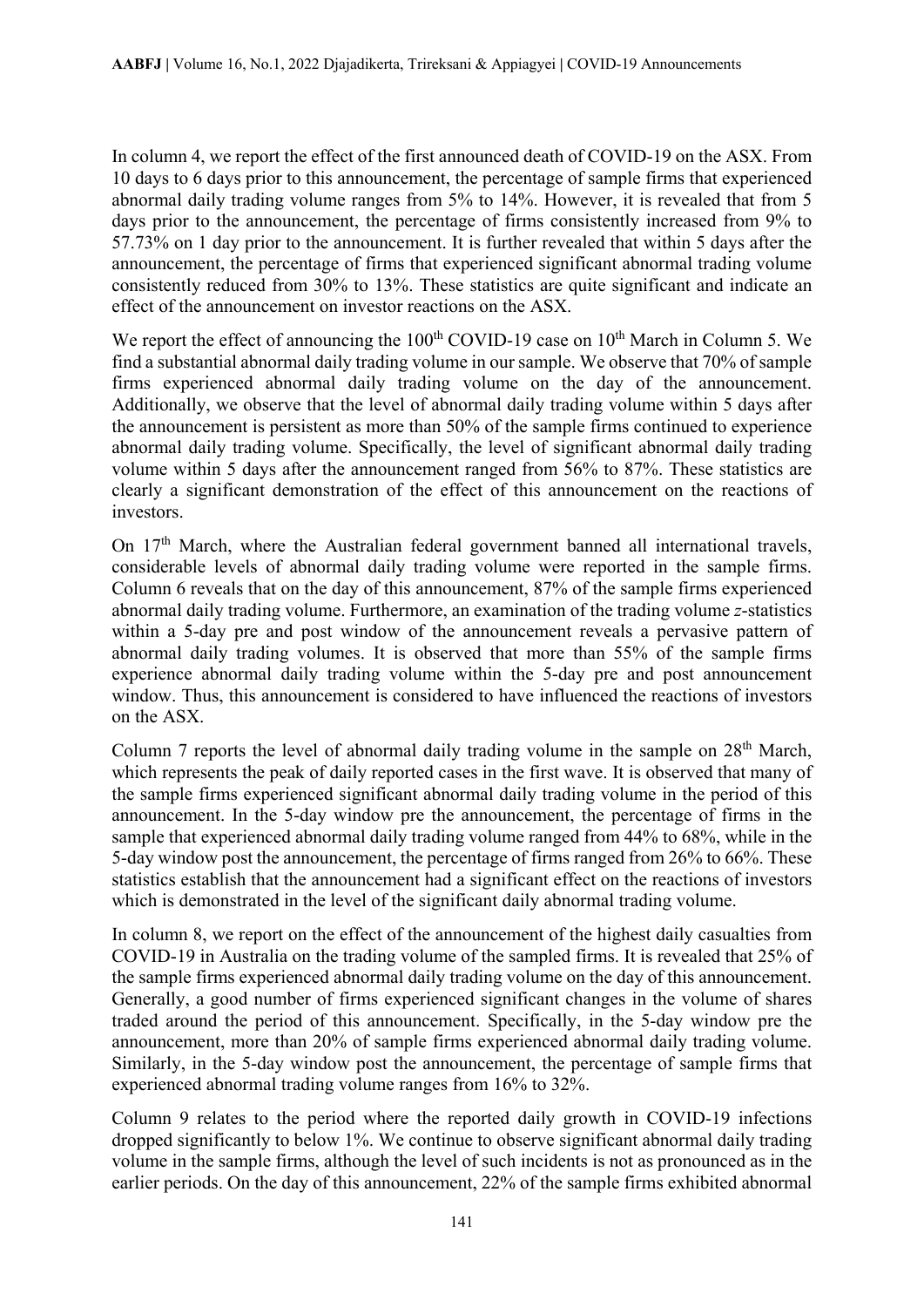daily trading volume. This increased to 32% on the day after the announcement but reduced significantly to 19%, 10% and 11% on the second, third and fourth day, respectively.

The effect of the last significant announcement on investor reactions for our study period is presented in column 10. The federal government declared its intention on 29<sup>th</sup> April to begin the relaxation of restrictions on  $11<sup>th</sup>$  May. We note that only 9% of the sample firms experienced abnormal daily trading volume on this day. However, a day after this announcement, we observed a spike in the number of sample firms that experienced abnormal daily trading volume. Specifically, 43% of the sample firms exhibited significant changes in their daily trading volume. This is significant given that a positive reaction of investors to this announcement was expected given the possible effect of relaxing restrictions on businesses. However, the levels of abnormal trading volume beyond this point consistently diminished from 18% on day 2 to 7% on day 5 post the announcement.

Overall, we find significant evidence of abnormal trading volume within our period of study. However, the evidence is more pronounced in the month of March. Notably, all the trading days close to the selected significant announcement dates in March demonstrate considerable levels of abnormal daily trading volume in our sample. Furthermore, we note that in April, where the levels of infections began to drop significantly, the evidence of abnormal daily trading volume began to subside relatively except for a spike in the number of firms in our sample that experienced abnormal daily trade volume a day following the declaration of intentions to relax restrictions in Australia.

#### **6. Discussion**

In this study, we establish that announcements and calculations on the COVID-19 pandemic by the Australian government have an impact on activity in the ASX. The tests from our data over the study period suggest that investor decisions on the ASX were influenced by the announcements and calculations as the pandemic evolved. We observe that the daily trading volumes within the period of our analysis appear to vary significantly. Using the trading volume data in the COVID free period as our benchmark, we establish that large firms on the ASX experienced significant abnormalities in their level of daily trading volume within the period of announcements regarding COVID-19. Generally, we observe that the level of abnormal trading volume is less significant in the early periods of the pandemic. However, with the growth in the daily spread of the virus, which necessitated a coherent reporting and containment strategy from the Commonwealth and State governments in Australia, the effect of the announcements and calculations also increased. We further observe significant declines in the levels of abnormal trading volume on the ASX in the latter periods of our analysis.

We find that, while there is evidence of abnormal daily trading volume throughout the entire period of the study, the evidence is significantly pronounced in the month of March. Abnormal trading volumes around the announcement and calculation dates in this month are significantly higher than the other periods included in the study, thus suggesting that the level of investor reactions within this period is very high. It is noted that in January and February, the contents of reports on the pandemic within Australia were not likely to generate negative sentiments about the virus among the population. At this stage, the spread of the virus had only been noted by the Australian authorities. It was not until 25<sup>th</sup> January that the first case was reported in the country. Furthermore, although the Australian government declared COVID-19 as a pandemic on 27<sup>th</sup> February with an emergency response plan activated, reports on the low number of cases in the country were not likely to have elicited negative sentiments.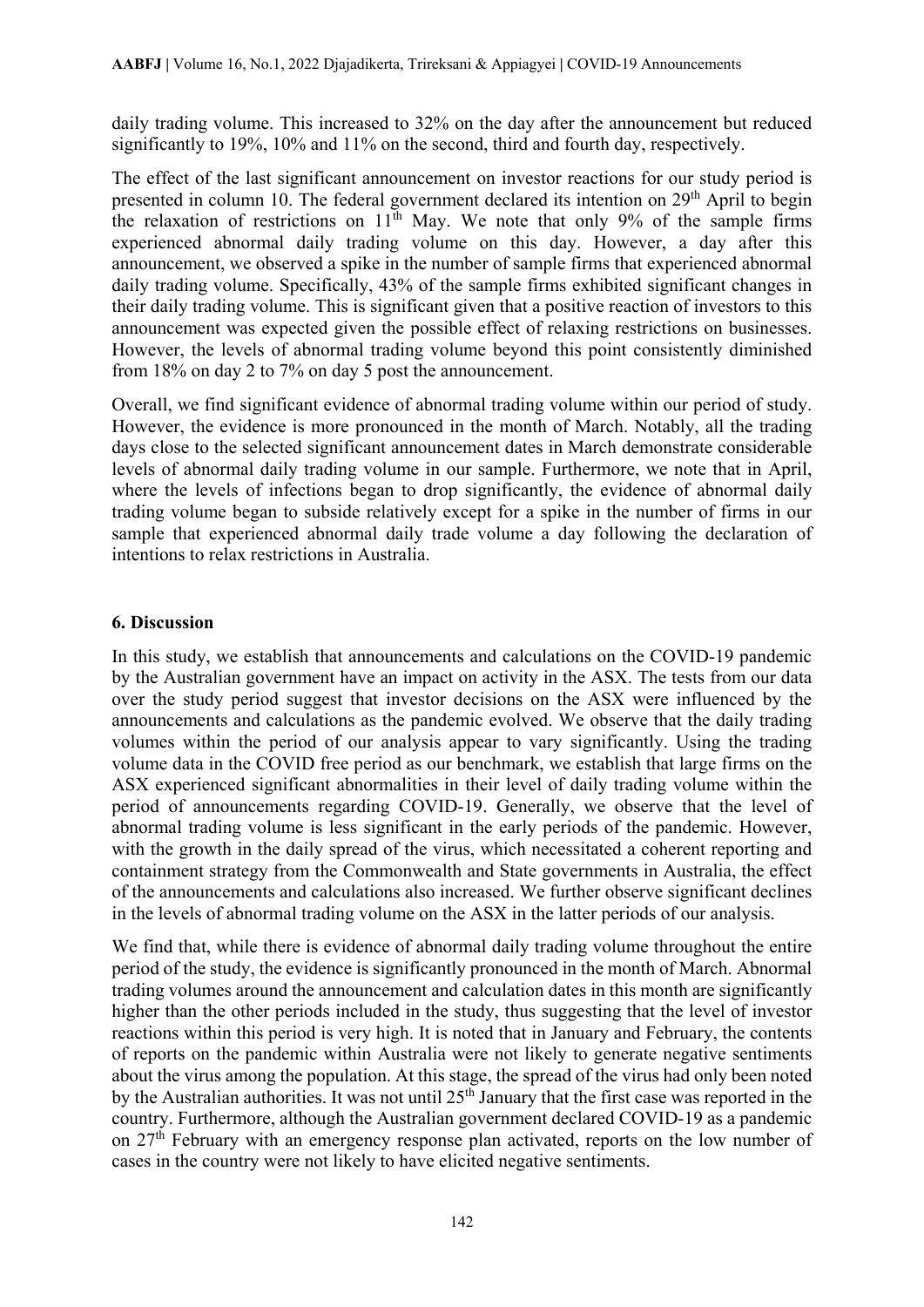However, with the first death reported on  $1<sup>st</sup>$  March and the  $100<sup>th</sup>$  case on  $10<sup>th</sup>$  March, the outlook of the effect of the pandemic on the beliefs and sentiments of investors became pronounced. We note that within this period, the reports surrounding the pandemic became more negative. March could be described as the busiest month for the spread of the virus, with the highest number of daily cases reported on 28<sup>th</sup> March. Moreover, some of the strict measures adopted by the government to contain the spread of the pandemic were activated this month. These include the ban on international travel and enforcement of lockdown across the country. We, therefore, conclude that the information content of the announcements and calculations on the pandemic around this period carried more negative sentiments, which thus elicited more reactions from investors on the ASX, leading to the widespread abnormal daily trading volume in this period. This finding is similar to that of Tetlock (2007) that negative investor sentiments lead to temporary high trading volume.

We further observe that in April, although there is considerable evidence of the effect of COVID-19 announcements and calculations on the ASX, this is not as pronounced as that in March. We generally observe significant declines in the levels of daily abnormal trading volume among the largest firms on the ASX. This finding is attributable to the inclusion of positive sentiments in the announcements for this period. We note in April that media reports on the pandemic generally contained some positive news, such as recovery statistics in addition to the daily growth in infections. The Australian government began the inclusion of recovery statistics in its news releases from 6<sup>th</sup> April. Hence, this may have played a significant role in the beliefs and sentiments of investors. Moreover, the effect of the extreme measures implemented in the latter part of March had begun yielding results as the growth in daily infections began to decline to the point that on  $10<sup>th</sup>$  April, recoveries were more than the current reported cases. However, we particularly note that a day after the announcement of the government's intention to begin the relaxation of restrictions, a significant spike in the percentage of firms with abnormal trading volume is observed. Thus, we conclude that indeed the government's announcements and calculations on the pandemic do influence the actions of investors on the ASX, culminating in significant abnormal trading volume experienced by the largest firms on the exchange.

These findings should inform the Australian government on the extent of its announcements and reporting of the pandemic on investor behaviour and activity in the stock market. Perhaps the content of such announcements should be balanced with some positive news since more negative news have a greater effect on the sentiments and reactions of investors. Stability in the stock market is preferred to volatility. Moreover, high volatility in trading volume can have an effect on the pricing process on the stock market (Chae, 2005).

## **References**

- Bae, S.C. and Jo, H. (1999), "The impact of information release on stock price volatility and trading volume: The rights offering case", *Review of Quantitative Finance and Accounting*, Vol. 13 No. 2, pp. 153-169.<https://doi.org/10.1023/A:1008395810033>
- Bamber, L.S. (1986), "The information content of annual earnings releases: A trading volume approach", *Journal of Accounting Research*, Vol. 24 No. 1, pp. 40-56. <https://doi.org/10.2307/2490803>
- BBC. (2020). "Global stock markets plunge on coronavirus fears", available at: https://www.bbc.com/news/business-51612520 (accessed 20 July 2020)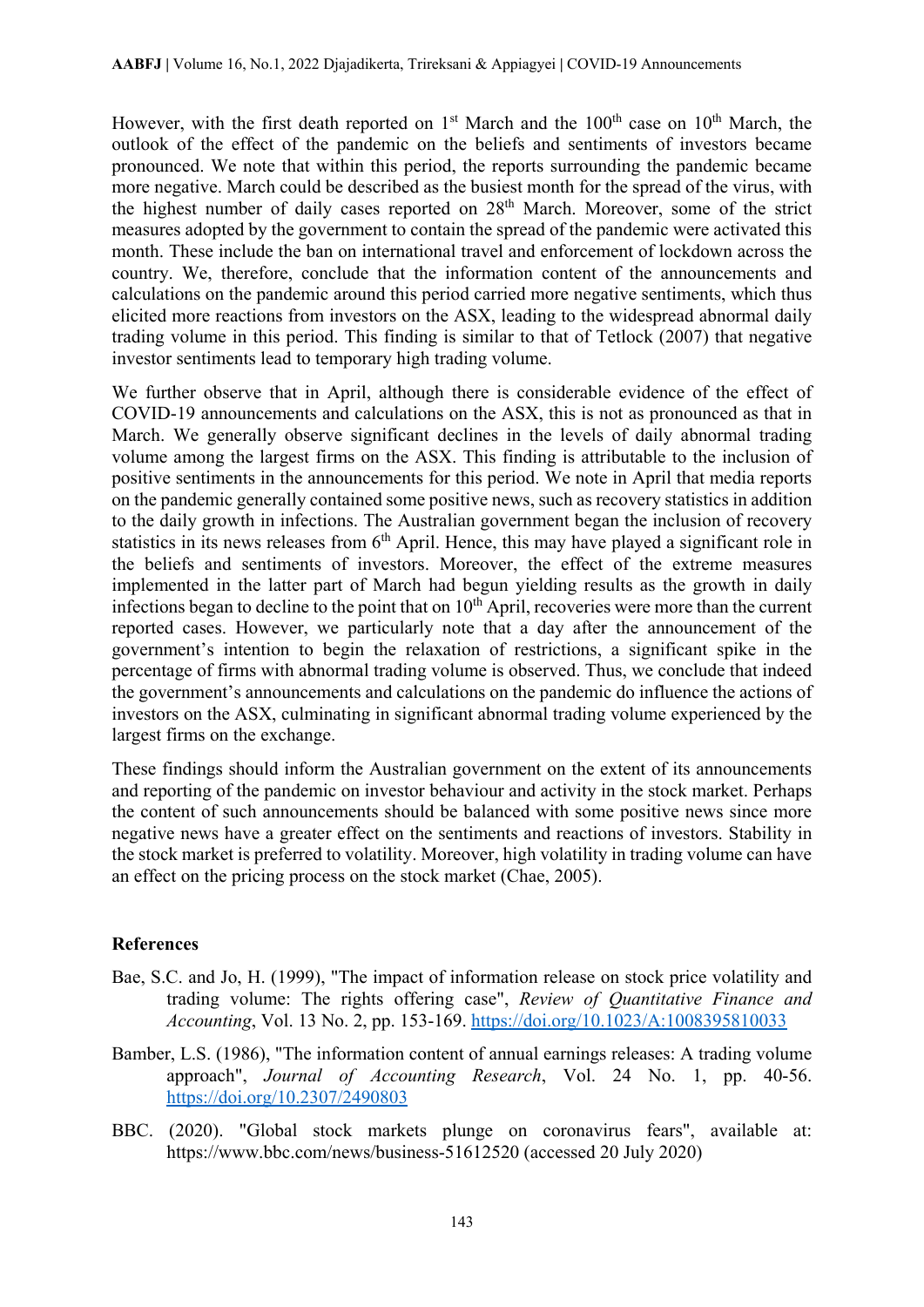- Beaver, W.H. (1968), "The information content of annual earnings announcements", *Journal of Accounting Research*, Vol. 6, pp. 67-92.<https://doi.org/10.2307/2490070>
- Berry, T.D. and Howe, K.M. (1994), "Public information arrival", *Journal of Finance*, Vol. 49 No. 4, pp. 1331-1346.<https://doi.org/10.1111/j.1540-6261.1994.tb02456.x>
- Chae, J. (2005), "Trading volume, information asymmetry, and timing information", *Journal of Finance*, Vol. 60 No. 1, pp. 413-442. [https://doi.org/10.1111/j.1540-](https://doi.org/10.1111/j.1540-6261.2005.00734.x) [6261.2005.00734.x](https://doi.org/10.1111/j.1540-6261.2005.00734.x)
- Cutler, D.M., Poterba, J.M. and Summers, L.H. (1989), "What moves stock prices", *Journal of Portfolio Management*, Vol. 15 No. 3, pp. 4-12. <https://doi.org/10.3905/jpm.1989.409212>
- De Long, J.B., Shleifer, A., Summers, L.H. and Waldmann, R.J. (1990), "Noise trader risk in financial markets", *Journal of Political Economy*, Vol. 98 No. 4, pp. 703-738. <https://doi.org/10.1086/261703>
- Djajadikerta, H.G., Trireksani, T., Ong, T., Mat Roni, S., Kazemian, S., Zhang, J., Noor, A.H.M., Ismail, S., Ahmad, M.A.N., Azhar, Z., Shahbudin, A.S.M., Maradona, A.F., Yanto, H. and Wahyuningrum, I.F.S. (2021). Australian, Malaysian and Indonesian accounting academics' teaching experiences during the COVID-19 pandemic. *Australasian Accounting Business and Finance Journal*, Vol. 15 No. 2, pp. 103-113. <https://doi.org/10.14453/aabfj.v15i2.7>
- Ederington, L.H. and Lee, J.H. (1993), "How markets process information: News releases and volatility", *Journal of Finance*, Vol. 48 No. 4, pp. 1161-1191. <https://doi.org/10.1111/j.1540-6261.1993.tb04750.x>
- Graham, M., Nikkinen, J. and Sahlström, P. (2003), "Relative importance of scheduled macroeconomic news for stock market investors", *Journal of Economics and Finance*, Vol. 27 No. 2, pp. 153-165.<https://doi.org/10.1007/BF02827216>
- Harvey, C.R. and Huang, R.D. (1991), "Volatility in the foreign currency futures market", *Review of Financial Studies*, Vol. 4 No. 3, pp. 543-569. <https://doi.org/10.1093/rfs/4.3.543>
- Holland, J. (2003), "Intellectual capital and the capital market-organisation and competence", *Accounting, Auditing & Accountability Journal*, Vol. 16 No. 1, pp. 39-48. <https://doi.org/10.1108/09513570310464264>
- Holthausen, R.W. and Verrecchia, R.E. (1990), "The effect of informedness and consensus on price and volume behavior", *Accounting Review*, Vol. 65 No. 1, pp. 191-208.
- IASB. (2018), Conceptual Framework for Financial Reporting, IFRS Foundation, London.
- Imbert, F. (2020), "S&P 500 and Nasdaq jump to record highs, Dow climbs more than 100 points", available at: https://www.cnbc.com/2020/02/19/stock-market-wall-street-infocus-amid-coronavirus-outbreak.html (accessed 20 July 2020)
- Janda, M. and Chalmers, S. (2020), "ASX carried away in global coronavirus share rout after Dow plunges 1,100 points", available at: https://www.abc.net.au/news/2020-02-28/asxcarried-away-in-worsening-coronavirus-share-rout/12009886 (accessed 20 July 2020)